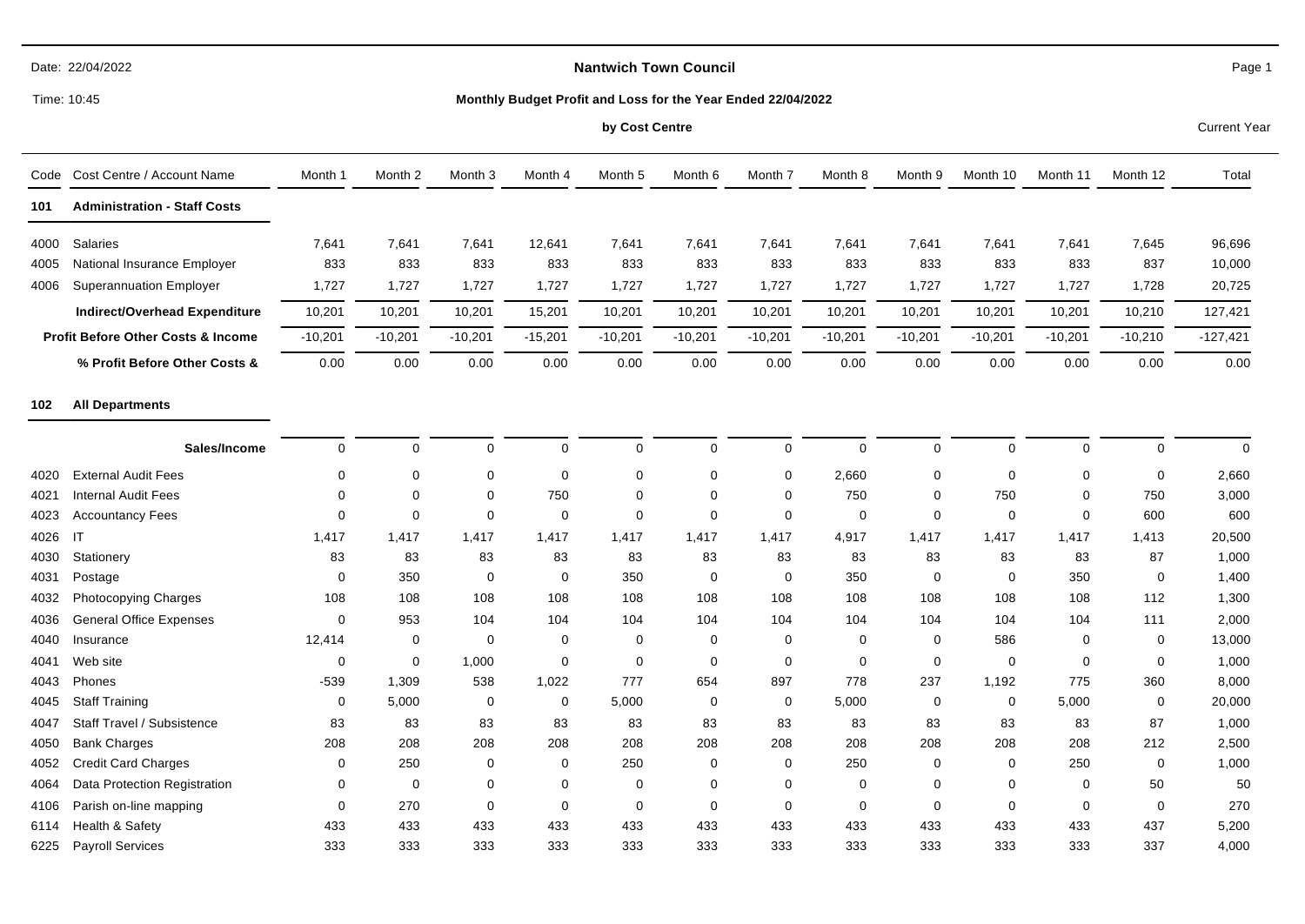|      | Time: 10:45                                   |              |             |                    |             | Monthly Budget Profit and Loss for the Year Ended 22/04/2022 |             |                    |                |             |             |                |              |                     |
|------|-----------------------------------------------|--------------|-------------|--------------------|-------------|--------------------------------------------------------------|-------------|--------------------|----------------|-------------|-------------|----------------|--------------|---------------------|
|      |                                               |              |             |                    |             | by Cost Centre                                               |             |                    |                |             |             |                |              | <b>Current Year</b> |
|      | Code Cost Centre / Account Name               | Month 1      | Month 2     | Month <sub>3</sub> | Month 4     | Month 5                                                      | Month 6     | Month <sub>7</sub> | Month 8        | Month 9     | Month 10    | Month 11       | Month 12     | Total               |
| 6300 | <b>Professional Fees</b>                      | 0            | 0           | 0                  | $\mathbf 0$ | $\mathbf 0$                                                  | $\mathbf 0$ | 0                  | $\mathbf 0$    | $\mathbf 0$ | $\mathbf 0$ | 5,000          | $\mathbf 0$  | 5,000               |
|      | Indirect/Overhead Expenditure                 | 14,540       | 10,797      | 4,307              | 4,541       | 9,146                                                        | 3,423       | 3,666              | 16,057         | 3,006       | 5,297       | 14,144         | 4,556        | 93,480              |
|      | <b>Profit Before Other Costs &amp; Income</b> | $-14,540$    | $-10,797$   | $-4,307$           | $-4,541$    | $-9,146$                                                     | $-3,423$    | $-3,666$           | $-16,057$      | $-3,006$    | $-5,297$    | $-14,144$      | $-4,556$     | $-93,480$           |
|      | % Profit Before Other Costs &                 | 0.00         | 0.00        | 0.00               | 0.00        | 0.00                                                         | 0.00        | 0.00               | 0.00           | 0.00        | 0.00        | 0.00           | 0.00         | 0.00                |
| 103  | <b>Administration - Subscriptions</b>         |              |             |                    |             |                                                              |             |                    |                |             |             |                |              |                     |
| 4100 | Nantwich Civic Society                        | $\mathbf{0}$ | 0           | 0                  | 0           | 0                                                            | 15          | 0                  | $\mathbf 0$    | $\mathbf 0$ | 0           | $\overline{0}$ | 0            | 15                  |
| 4103 | <b>CHALC</b>                                  | 1,487        | $\Omega$    | $\Omega$           | $\mathbf 0$ | $\Omega$                                                     | $\Omega$    | $\Omega$           | $\Omega$       | $\Omega$    | $\Omega$    | $\Omega$       | 0            | 1,487               |
| 4104 | Society of Local Council Clerk                | 450          | $\mathbf 0$ | 0                  | $\mathbf 0$ | $\mathbf 0$                                                  | $\mathbf 0$ | 0                  | 0              | $\mathbf 0$ | $\mathbf 0$ | 0              | $\mathbf 0$  | 450                 |
|      | Indirect/Overhead Expenditure                 | 1,937        | $\mathbf 0$ | $\mathbf 0$        | 0           | $\mathbf 0$                                                  | 15          | $\mathbf 0$        | $\mathbf 0$    | 0           | $\Omega$    | $\mathbf 0$    | $\mathbf 0$  | 1,952               |
|      | <b>Profit Before Other Costs &amp; Income</b> | $-1,937$     | $\mathbf 0$ | $\mathbf 0$        | $\mathbf 0$ | $\mathbf 0$                                                  | $-15$       | $\mathbf 0$        | $\overline{0}$ | $\mathbf 0$ | $\mathbf 0$ | $\mathbf 0$    | $\mathbf 0$  | $-1,952$            |
|      | % Profit Before Other Costs &                 | 0.00         | 0.00        | 0.00               | 0.00        | 0.00                                                         | 0.00        | 0.00               | 0.00           | 0.00        | 0.00        | 0.00           | 0.00         | 0.00                |
| 104  | <b>Town Centre Management</b>                 |              |             |                    |             |                                                              |             |                    |                |             |             |                |              |                     |
| 1226 | Memorial bench, plaque, tree.                 | $\mathbf 0$  | 200         | 0                  | $\mathbf 0$ | $\mathbf 0$                                                  | $\mathbf 0$ | $\mathbf 0$        | 0              | 0           | 0           | $\mathbf 0$    | 0            | 200                 |
| 1801 | Nantwich Sq Fees (Commercial)                 | 167          | 167         | 167                | 167         | 167                                                          | 165         | 0                  | 0              | 0           | $\mathbf 0$ | 0              | $\mathbf 0$  | 1,000               |
|      | Sales/Income                                  | 167          | 367         | 167                | 167         | 167                                                          | 165         | $\mathbf 0$        | $\mathbf 0$    | $\mathbf 0$ | $\mathbf 0$ | $\mathbf 0$    | $\mathbf{0}$ | 1,200               |
| 4000 | <b>Salaries</b>                               | 2,502        | 2,502       | 2,502              | 2,502       | 2,502                                                        | 2,502       | 2,502              | 2,502          | 2,502       | 2,502       | 2,502          | 2,508        | 30,030              |
| 4005 | National Insurance Employer                   | 150          | 150         | 150                | 150         | 150                                                          | 150         | 150                | 150            | 150         | 150         | 150            | 150          | 1,800               |
| 4006 | <b>Superannuation Employer</b>                | 566          | 566         | 566                | 566         | 566                                                          | 566         | 566                | 566            | 566         | 566         | 566            | 564          | 6,790               |
| 4060 | <b>Premises Licence</b>                       | $\mathbf 0$  | 0           | $\Omega$           | $\mathbf 0$ | $\mathbf 0$                                                  | $\mathbf 0$ | 80                 | $\Omega$       | 0           | $\Omega$    | $\Omega$       | 0            | 80                  |

4160 Comfort Scheme annual fee  $\begin{array}{cccccccc} 0 & 0 & 0 & 0 & 1,300 & 1,300 & 1,300 & -3,500 & 0 & 0 & 0 & 0 & 400 \end{array}$  Repairs & Maintenance 42 42 42 42 42 42 42 42 42 42 42 38 500 Banners, flags and signs 0 150 0 0 150 0 0 150 0 0 150 0 600 Street Entertainment 333 333 333 333 333 335 0 0 0 0 0 0 2,000 Town Centre Marketing 2,083 2,083 2,083 2,083 2,083 2,083 2,083 2,083 2,083 2,083 2,083 2,087 25,000

22/04/2022 Date:

**Nantwich Town Council**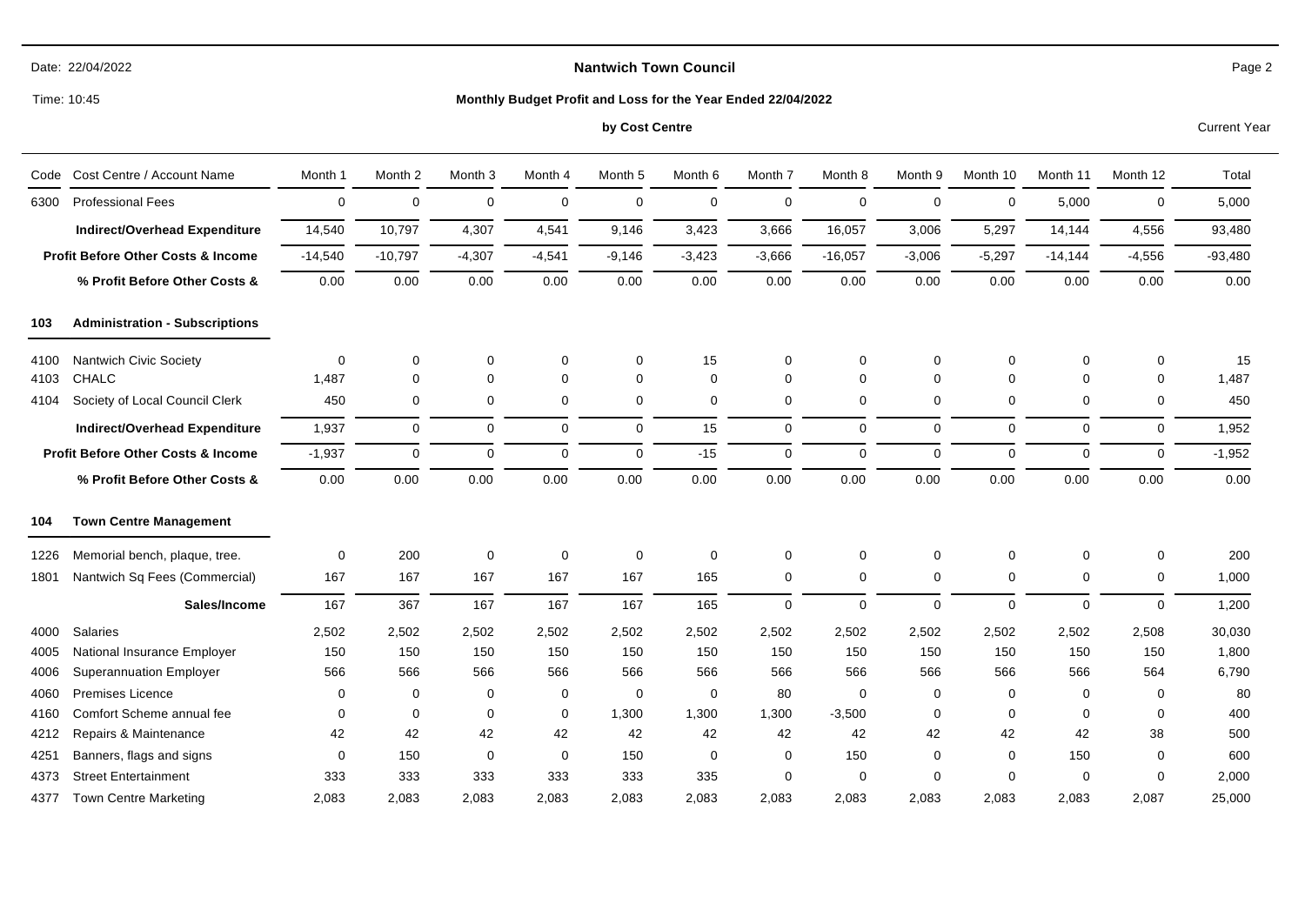| Date: 22/04/2022                              |             |                |             |             |                | <b>Nantwich Town Council</b>                                 |          |          |          |          |          |          | Pa          |
|-----------------------------------------------|-------------|----------------|-------------|-------------|----------------|--------------------------------------------------------------|----------|----------|----------|----------|----------|----------|-------------|
| Time: 10:45                                   |             |                |             |             |                | Monthly Budget Profit and Loss for the Year Ended 22/04/2022 |          |          |          |          |          |          |             |
|                                               |             |                |             |             | by Cost Centre |                                                              |          |          |          |          |          |          | Current Y   |
| Code Cost Centre / Account Name               | Month 1     | Month 2        | Month 3     | Month 4     | Month 5        | Month 6                                                      | Month 7  | Month 8  | Month 9  | Month 10 | Month 11 | Month 12 | Total       |
| Indirect/Overhead Expenditure                 | 5,676       | 5,826          | 5,676       | 5,676       | 7,126          | 6,978                                                        | 6,723    | 1,993    | 5,343    | 5,343    | 5,493    | 5,347    | 67,200      |
| <b>Profit Before Other Costs &amp; Income</b> | $-5,509$    | $-5,459$       | $-5,509$    | $-5,509$    | $-6,959$       | $-6,813$                                                     | $-6,723$ | $-1,993$ | $-5,343$ | $-5,343$ | $-5,493$ | $-5,347$ | $-66,000$   |
| % Profit Before Other Costs &                 | $-3,298.80$ | 1,487.47<br>-1 | $-3,298.80$ | $-3,298.80$ | $-4,167.07$    | -4.129.09                                                    | 0.00     | 0.00     | 0.00     | 0.00     | 0.00     | 0.00     | $-5,500.00$ |

**110 Grants**

|      | Sales/Income                                  |      |          |      | $\Omega$ |          | 0            |          |          |      |      |          |      | 0         |
|------|-----------------------------------------------|------|----------|------|----------|----------|--------------|----------|----------|------|------|----------|------|-----------|
| 4138 | Local Organisations (Misc)                    | 0    | ,250     |      | 7,000    | 1,250    | $\mathbf{0}$ | 0        | .250     | 0    | 0    | 1,250    |      | 12,000    |
| 4257 | <b>CANTA inc Civic Hall Hire</b>              | 0    |          |      | 0        | 1,500    | 0            | 0        |          | 0    | 0    | 0        |      | 1,500     |
| 4259 | Nantwich Film Club - Festival                 | O    | 300      |      | 0        | 300      | 0            | $\Omega$ | 300      | 0    |      | 300      |      | 1,200     |
|      | Indirect/Overhead Expenditure                 |      | .550     |      | 7,000    | 3,050    | 0            |          | .550     |      |      | 1,550    |      | 14,700    |
|      | <b>Profit Before Other Costs &amp; Income</b> | 0    | $-1,550$ |      | $-7,000$ | $-3,050$ | $\Omega$     |          | $-1,550$ |      |      | $-1,550$ |      | $-14,700$ |
|      | % Profit Before Other Costs &                 | 0.00 | 0.00     | 0.00 | 0.00     | 0.00     | 0.00         | 0.00     | 0.00     | 0.00 | 0.00 | 0.00     | 0.00 | 0.00      |

Page 3

**Current Year** 

**111 Contributions**

|      | Sales/Income                        |       | 0        | 0        |             | 0        |        | $\Omega$     |          |          | 0     | 0            |   |       |
|------|-------------------------------------|-------|----------|----------|-------------|----------|--------|--------------|----------|----------|-------|--------------|---|-------|
| 4130 | Nantwich in Bloom                   |       | 0        | 0        | 5,500       | 0        |        | 0            |          |          | 0     |              |   | 5,500 |
|      | 4132 Holly Holy Day Society         |       | $\Omega$ | $\Omega$ | 0           | $\Omega$ | 0      | $\Omega$     | O        | $\Omega$ | 2,000 | 0            | 0 | 2,000 |
| 4133 | Nantwich Museum Trust               |       | 0        | 7,000    |             |          |        | 0            |          |          |       |              |   | 7,000 |
|      | 4136 Nantwich Words & Music (Civic) |       | 0        | 0        | 3,000       | 0        |        | $\Omega$     | 0        |          | 0     | 0            | 0 | 3,000 |
| 4139 | Nantwich First Responders           |       | 750      | 0        | 0           | 750      |        | 0            | 750      |          |       | 750          |   | 3,000 |
| 4141 | <b>Nantwich Concert Band</b>        |       | 0        | $\Omega$ | 1,000       | 0        | 0      | $\Omega$     | ∩        |          | ŋ     | 0            | 0 | 1,000 |
|      | 4143 Food Festival                  |       |          | 0        | $-7,000$    | 0        | 15,000 |              |          |          |       |              |   | 8,000 |
|      | 4146 Guy Harvey Youth Club          |       | 0        | $\Omega$ | 1,200       | $\Omega$ | 0      | $\Omega$     |          |          | 0     | $\mathbf{U}$ | 0 | 1,200 |
| 4150 | <b>Choral Society</b>               |       | 0        | $\Omega$ | 1,000       | 0        |        | <sup>0</sup> |          |          |       |              |   | 1,000 |
| 4152 | Nantwich Food Bank                  |       | 0        | 1,000    | $\mathbf 0$ | $\Omega$ |        | $\Omega$     | $\Omega$ |          | 0     | $\Omega$     | 0 | 1,000 |
|      | 4156 Civic Hall Grants              | 0     | 2,000    | 0        | 0           | 2,000    |        | 0            | 2,000    |          | 0     | 2,000        |   | 8,000 |
| 4158 | Weaver Wander                       |       | $\Omega$ |          | 650         | $\Omega$ |        | $\Omega$     | $\Omega$ |          |       |              |   | 650   |
| 4171 | Nantwich Jazz Festival (Civic)      | 7,000 |          |          | 0           |          |        |              |          |          |       |              |   | 7,000 |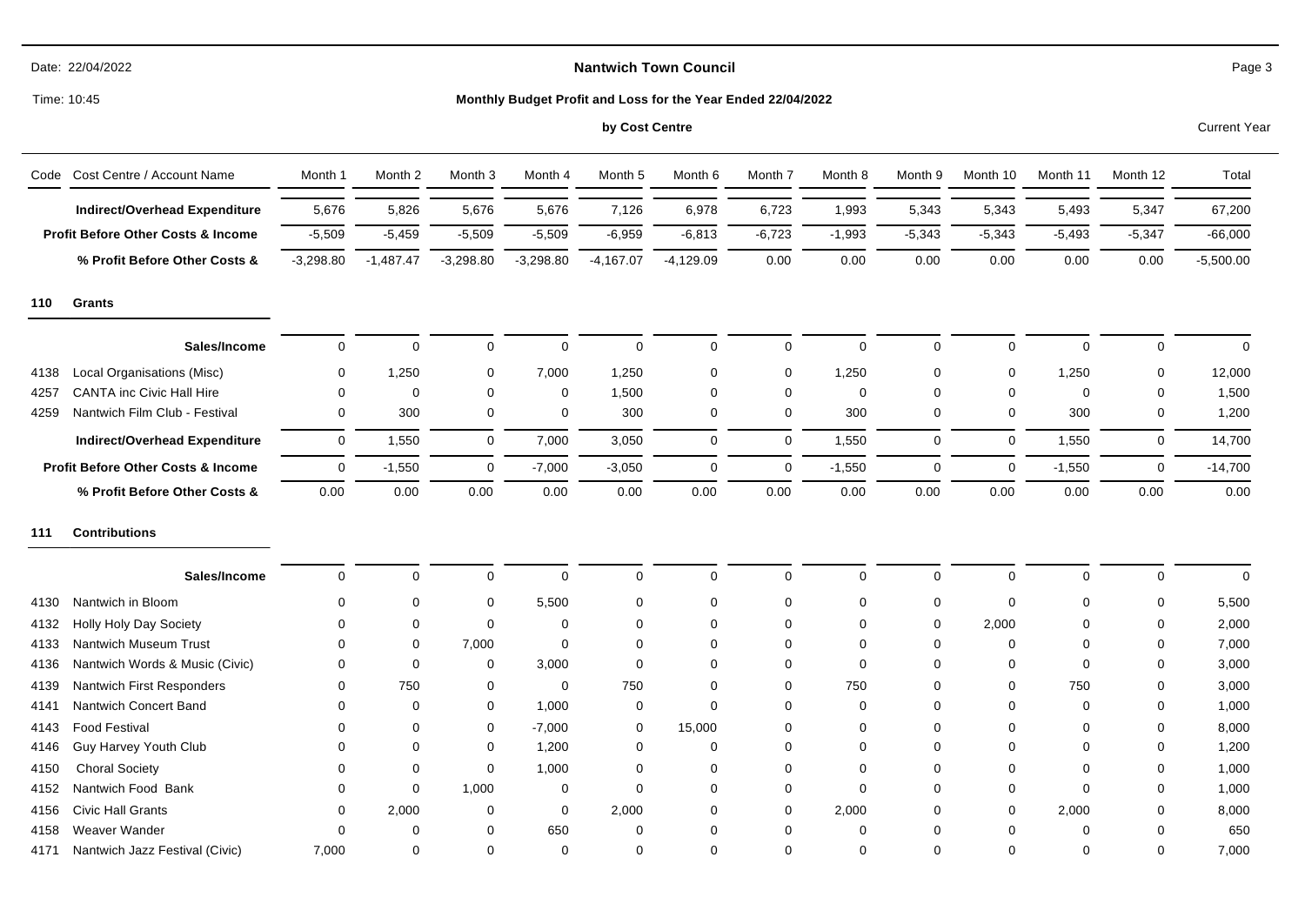## **Nantwich Town Council**

Time: 10:45

#### **Monthly Budget Profit and Loss for the Year Ended 22/04/2022**

## **by Cost Centre** Current Year

| Code | Cost Centre / Account Name                    | Month 1   | Month 2     | Month 3     | Month 4     | Month 5     | Month 6     | Month 7     | Month 8     | Month 9     | Month 10    | Month 11    | Month 12    | Total     |
|------|-----------------------------------------------|-----------|-------------|-------------|-------------|-------------|-------------|-------------|-------------|-------------|-------------|-------------|-------------|-----------|
| 4172 | Santa Show Sponsorship (Civic)                | $\Omega$  | $\mathbf 0$ | $\mathbf 0$ | $\mathbf 0$ | $\mathbf 0$ | $\mathbf 0$ | $\mathbf 0$ | $\mathbf 0$ | $\mathbf 0$ | $\mathbf 0$ | 3,500       | 3,500       | 7,000     |
| 4173 | Nantwich Events Photography                   | $\Omega$  | 150         | $\mathbf 0$ | $\mathbf 0$ | 150         | $\mathbf 0$ | 0           | 150         | $\Omega$    | $\Omega$    | 150         | $\mathbf 0$ | 600       |
| 4999 | Contingencies                                 | $\Omega$  | 375         | $\mathbf 0$ | $\mathbf 0$ | 375         | $\Omega$    | $\mathbf 0$ | 375         | $\mathbf 0$ | $\Omega$    | 375         | $\mathbf 0$ | 1,500     |
|      | Indirect/Overhead Expenditure                 | 7,000     | 3,275       | 8,000       | 5,350       | 3,275       | 15,000      | $\mathbf 0$ | 3,275       | $\mathbf 0$ | 2,000       | 6,775       | 3,500       | 57,450    |
|      | <b>Profit Before Other Costs &amp; Income</b> | $-7,000$  | $-3,275$    | $-8,000$    | $-5,350$    | $-3,275$    | $-15,000$   | $\mathbf 0$ | $-3,275$    | $\Omega$    | $-2,000$    | $-6,775$    | $-3,500$    | $-57,450$ |
|      | % Profit Before Other Costs &                 | 0.00      | 0.00        | 0.00        | 0.00        | 0.00        | 0.00        | 0.00        | 0.00        | 0.00        | 0.00        | 0.00        | 0.00        | 0.00      |
| 201  | <b>Brookfield Hall</b>                        |           |             |             |             |             |             |             |             |             |             |             |             |           |
| 1200 | Christadelphian Church Rent                   | 0         | 400         | 0           | $\mathbf 0$ | 400         | 0           | 0           | 400         | $\mathbf 0$ | $\Omega$    | 400         | 0           | 1,600     |
| 1201 | <b>Christ Church Licence Fee</b>              | $\Omega$  | 150         | $\mathbf 0$ | $\mathbf 0$ | 150         | $\Omega$    | $\Omega$    | 150         | $\Omega$    | $\Omega$    | 150         | $\Omega$    | 600       |
| 1202 | <b>Christ Church Elect Charges</b>            | $\Omega$  | $\Omega$    | $\mathbf 0$ | 300         | $\Omega$    | $\Omega$    | $\Omega$    | $\Omega$    | $\Omega$    | $\Omega$    | $\Omega$    | $\Omega$    | 300       |
| 1203 | <b>Christ Church Water Charges</b>            | $\Omega$  | $\Omega$    | $\mathbf 0$ | 450         | $\mathbf 0$ | $\Omega$    | $\mathbf 0$ | 0           | $\Omega$    | $\Omega$    | $\mathbf 0$ | $\Omega$    | 450       |
| 1210 | Yoga room hire                                | 46        | 46          | 46          | 46          | 46          | 46          | 46          | 46          | 46          | 46          | 46          | 44          | 550       |
| 1232 | Weight Watchers Room Hire                     | 175       | 175         | 175         | 175         | 175         | 175         | 175         | 175         | 175         | 175         | 175         | 175         | 2,100     |
| 1251 | <b>Brookfield Council/chamberhire</b>         | 333       | 333         | 333         | 333         | 333         | 333         | 333         | 333         | 333         | 333         | 333         | 337         | 4,000     |
|      | Sales/Income                                  | 554       | 1,104       | 554         | 1,304       | 1,104       | 554         | 554         | 1,104       | 554         | 554         | 1,104       | 556         | 9,600     |
| 4200 | Rates                                         | 2,400     | $\mathbf 0$ | $\mathbf 0$ | $\mathbf 0$ | $\mathbf 0$ | $\mathbf 0$ | 0           | 0           | $\mathbf 0$ | $\mathbf 0$ | $\mathbf 0$ | $\mathbf 0$ | 2,400     |
| 4201 | Electricity                                   | 83        | 83          | 83          | 83          | 83          | 83          | 83          | 83          | 83          | 83          | 83          | 87          | 1,000     |
| 4202 | Water & Sewerage Charges                      | $\Omega$  | 150         | $\mathbf 0$ | 0           | 150         | $\Omega$    | 0           | 150         | $\Omega$    | $\Omega$    | 150         | $\Omega$    | 600       |
| 4204 | <b>Ground Rent CEC</b>                        | $\Omega$  | 50          | $\mathbf 0$ | 0           | $\Omega$    | $\Omega$    | 0           | 0           | $\Omega$    | $\Omega$    | $\mathbf 0$ | $\Omega$    | 50        |
| 4208 | <b>Cleaning Materials</b>                     | 33        | 33          | 33          | 33          | 33          | 33          | 33          | 33          | 33          | 33          | 33          | 37          | 400       |
| 4209 | Window Cleaning                               | $\Omega$  | 150         | $\mathbf 0$ | $\mathbf 0$ | 150         | $\mathbf 0$ | $\mathbf 0$ | 150         | $\mathbf 0$ | $\Omega$    | 150         | $\mathbf 0$ | 600       |
| 4211 | <b>Ground Maintenance</b>                     | 133       | 133         | 133         | 133         | 133         | 133         | 133         | 133         | 133         | 133         | 133         | 137         | 1,600     |
| 4212 | Repairs & Maintenance                         | $\Omega$  | 250         | 0           | 0           | 250         | $\mathbf 0$ | 0           | 250         | $\Omega$    | 0           | 250         | $\mathbf 0$ | 1,000     |
| 6104 | Equipment service /maintenance                | $\Omega$  | 250         | $\mathbf 0$ | $\mathbf 0$ | 250         | $\mathbf 0$ | $\mathbf 0$ | 250         | $\Omega$    | $\Omega$    | 250         | $\mathbf 0$ | 1,000     |
|      | Indirect/Overhead Expenditure                 | 2,649     | 1,099       | 249         | 249         | 1,049       | 249         | 249         | 1,049       | 249         | 249         | 1,049       | 261         | 8,650     |
|      | <b>Profit Before Other Costs &amp; Income</b> | $-2,095$  | 5           | 305         | 1,055       | 55          | 305         | 305         | 55          | 305         | 305         | 55          | 295         | 950       |
|      | % Profit Before Other Costs &                 | $-378.16$ | 0.45        | 55.05       | 80.90       | 4.98        | 55.05       | 55.05       | 4.98        | 55.05       | 55.05       | 4.98        | 53.06       | 9.90      |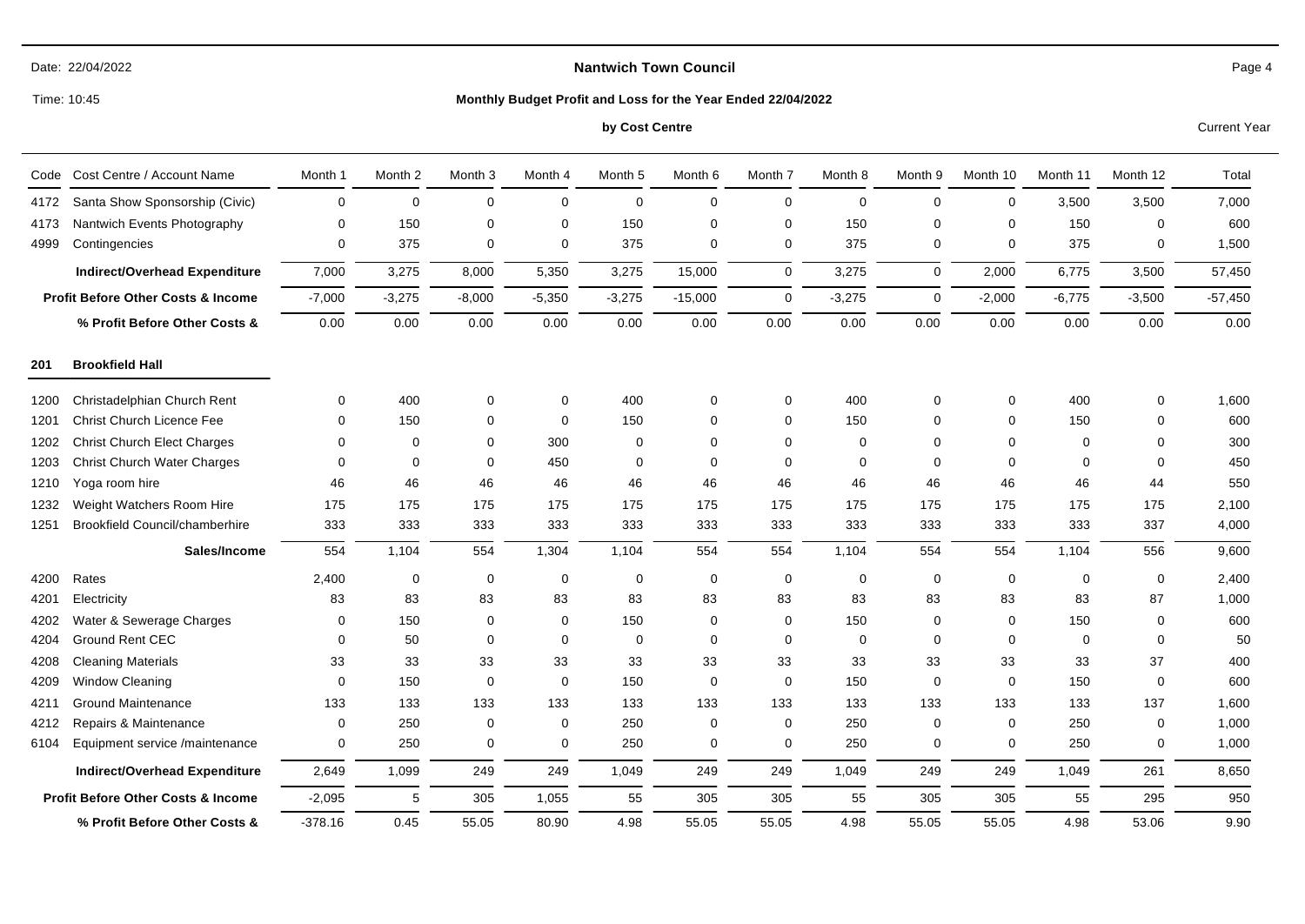|      | Time: 10:45                              | Monthly Budget Profit and Loss for the Year Ended 22/04/2022 |                    |                    |             |                |                    |             |             |             |             |                |                |                     |  |
|------|------------------------------------------|--------------------------------------------------------------|--------------------|--------------------|-------------|----------------|--------------------|-------------|-------------|-------------|-------------|----------------|----------------|---------------------|--|
|      |                                          |                                                              |                    |                    |             | by Cost Centre |                    |             |             |             |             |                |                | <b>Current Year</b> |  |
| Code | Cost Centre / Account Name               | Month 1                                                      | Month <sub>2</sub> | Month <sub>3</sub> | Month 4     | Month 5        | Month <sub>6</sub> | Month 7     | Month 8     | Month 9     | Month 10    | Month 11       | Month 12       | Total               |  |
| 210  | <b>Environmental Expenditure</b>         |                                                              |                    |                    |             |                |                    |             |             |             |             |                |                |                     |  |
|      | Sales/Income                             | $\mathbf 0$                                                  | $\mathbf 0$        | $\mathbf 0$        | $\mathbf 0$ | $\mathbf 0$    | $\mathbf 0$        | $\mathbf 0$ | $\mathbf 0$ | 0           | 0           | $\overline{0}$ | $\mathbf 0$    | $\mathbf 0$         |  |
| 4216 | Furniture                                | $\Omega$                                                     | 62                 | $\Omega$           | $\mathbf 0$ | 62             | $\Omega$           | $\mathbf 0$ | 62          | $\mathbf 0$ | $\mathbf 0$ | 62             | $\overline{2}$ | 250                 |  |
| 4220 | <b>General Equipment</b>                 | $\Omega$                                                     | 375                | $\Omega$           | $\mathbf 0$ | 375            | $\mathbf 0$        | $\mathbf 0$ | 375         | $\mathbf 0$ | $\mathbf 0$ | 375            | $\mathbf 0$    | 1,500               |  |
| 4301 | Millennium Clock                         | $\Omega$                                                     | $\Omega$           | $\Omega$           | $\Omega$    | $\mathbf 0$    | $\Omega$           | $\Omega$    | $\mathbf 0$ | 1,500       | $\Omega$    | $\mathbf{0}$   | $\mathbf 0$    | 1,500               |  |
| 4302 | <b>Street Furniture</b>                  | $\Omega$                                                     | 625                | $\Omega$           | 0           | 625            | $\Omega$           | $\mathbf 0$ | 625         | 0           | $\mathbf 0$ | 625            | 0              | 2,500               |  |
| 4305 | Airman's Grave (do not use)              | $\Omega$                                                     | $\mathbf 0$        | $\Omega$           | 0           | $\mathbf 0$    | $\Omega$           | 0           | 0           | 500         | 0           | $\mathbf 0$    | 0              | 500                 |  |
| 4420 | <b>Contribution CCTV Monitoring</b>      | $\mathbf 0$                                                  | $\mathbf 0$        | 9,532              | $\pmb{0}$   | $\mathbf 0$    | 24,699             | 0           | $\mathbf 0$ | $\mathbf 0$ | 0           | $\mathbf 0$    | 0              | 34,231              |  |
|      | Indirect/Overhead Expenditure            | $\mathbf 0$                                                  | 1,062              | 9,532              | $\mathbf 0$ | 1,062          | 24,699             | $\mathbf 0$ | 1,062       | 2,000       | $\mathbf 0$ | 1,062          | 2              | 40,481              |  |
|      | Profit Before Other Costs & Income       | $\mathbf 0$                                                  | $-1,062$           | $-9,532$           | $\mathbf 0$ | $-1,062$       | $-24,699$          | $\mathbf 0$ | $-1,062$    | $-2,000$    | $\mathbf 0$ | $-1,062$       | $-2$           | $-40,481$           |  |
|      | % Profit Before Other Costs &            | 0.00                                                         | 0.00               | 0.00               | 0.00        | 0.00           | 0.00               | 0.00        | 0.00        | 0.00        | 0.00        | 0.00           | 0.00           | 0.00                |  |
| 220  | <b>Civic &amp; Elections Expenditure</b> |                                                              |                    |                    |             |                |                    |             |             |             |             |                |                |                     |  |
|      | Sales/Income                             | $\mathbf 0$                                                  | $\mathbf 0$        | $\mathbf 0$        | $\mathbf 0$ | $\Omega$       | $\mathbf 0$        | $\mathbf 0$ | $\mathbf 0$ | $\mathbf 0$ | $\mathbf 0$ | $\overline{0}$ | $\mathbf 0$    | $\Omega$            |  |
| 4046 | <b>Members Training</b>                  | 42                                                           | 42                 | 42                 | 42          | 42             | 42                 | 42          | 42          | 42          | 42          | 42             | 38             | 500                 |  |
| 4048 | Members Travel / Subsistence             | 25                                                           | 25                 | 25                 | 25          | 25             | 25                 | 25          | 25          | 25          | 25          | 25             | 25             | 300                 |  |
| 4090 | Newsletter Talk of the Town              | $\mathbf 0$                                                  | 2,500              | $\mathbf 0$        | 0           | 2,500          | $\mathbf 0$        | $\mathbf 0$ | 2,500       | $\mathbf 0$ | $\mathbf 0$ | 2,500          | $\mathbf 0$    | 10,000              |  |
| 4155 | Salt of the Earth Awards                 | 0                                                            | 1,000              | $\Omega$           | 0           | $\mathbf 0$    | 0                  | $\mathbf 0$ | $\mathbf 0$ | 0           | $\mathbf 0$ | $\Omega$       | 0              | 1,000               |  |
| 4350 | Mayor's Allowance                        | $\mathbf 0$                                                  | 500                | $\Omega$           | $\mathbf 0$ | 500            | $\mathbf 0$        | $\mathbf 0$ | 500         | $\mathbf 0$ | $\mathbf 0$ | 500            | 0              | 2,000               |  |
| 4352 | Civic Ceremonies                         | 2,000                                                        | $\mathbf 0$        | $\Omega$           | 0           | $\mathbf 0$    | 0                  | $\Omega$    | 0           | $\Omega$    | $\Omega$    | $\Omega$       | 0              | 2,000               |  |
| 4353 | Civic Regalia                            | 0                                                            | $\mathbf 0$        | $\Omega$           | 500         | 0              | 0                  | 0           | 0           | 0           | 0           | 0              | $\mathbf 0$    | 500                 |  |
| 4357 | Civic Service refreshments               | $\Omega$                                                     | 600                | $\Omega$           | 0           | $\Omega$       | $\Omega$           | $\Omega$    | 0           | $\Omega$    | $\Omega$    | 0              | $\mathbf 0$    | 600                 |  |
| 4358 | Christmas refreshments                   | $\Omega$                                                     | $\mathbf 0$        | $\Omega$           | $\Omega$    | $\Omega$       | $\Omega$           | $\Omega$    | 0           | 600         | $\Omega$    | $\Omega$       | $\Omega$       | 600                 |  |
| 4359 | <b>Mayor Making Refreshments</b>         | $\Omega$                                                     | 600                | $\Omega$           | $\Omega$    | $\Omega$       | $\Omega$           | $\Omega$    | 0           | 0           | $\Omega$    | $\Omega$       | $\mathbf 0$    | 600                 |  |
| 4555 | Mayor's Charity payment                  | $\Omega$                                                     | 2.000              | $\Omega$           | $\Omega$    | $\Omega$       | $\Omega$           | $\Omega$    | $\Omega$    | $\Omega$    | $\Omega$    | $\Omega$       | $\Omega$       | 2,000               |  |

## **Nantwich Town Council**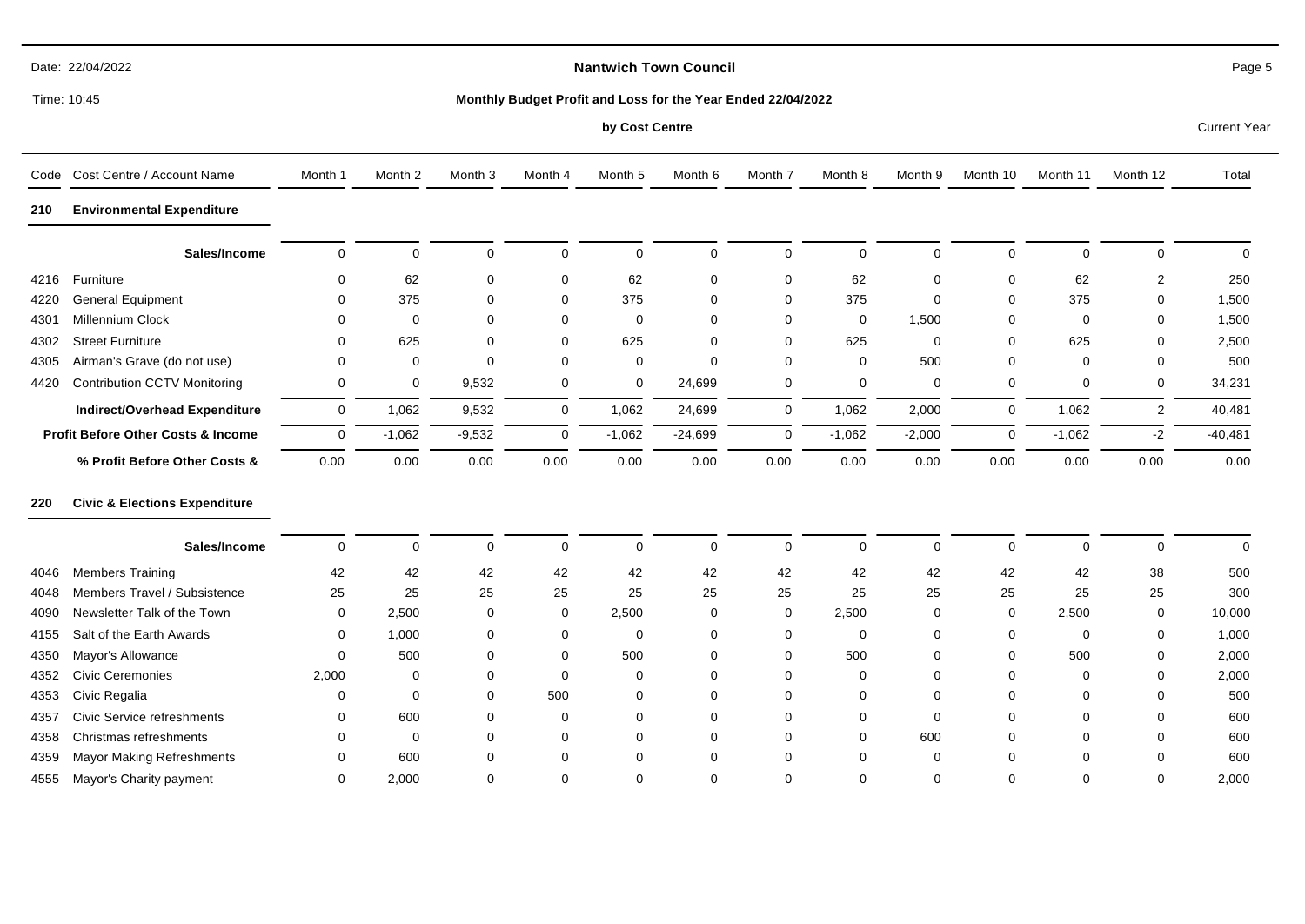|  | Date: 22/04/2022 |
|--|------------------|
|--|------------------|

## **Nantwich Town Council**

Time: 10:45

#### **Monthly Budget Profit and Loss for the Year Ended 22/04/2022**

## **by Cost Centre** Current Year

| Code | Cost Centre / Account Name                    | Month 1     | Month 2        | Month 3     | Month 4      | Month 5     | Month 6     | Month 7        | Month 8     | Month 9     | Month 10    | Month 11    | Month 12    | Total     |
|------|-----------------------------------------------|-------------|----------------|-------------|--------------|-------------|-------------|----------------|-------------|-------------|-------------|-------------|-------------|-----------|
|      | <b>Indirect/Overhead Expenditure</b>          | 2,067       | 7,267          | 67          | 567          | 3,067       | 67          | 67             | 3,067       | 667         | 67          | 3,067       | 63          | 20,100    |
|      | <b>Profit Before Other Costs &amp; Income</b> | $-2,067$    | $-7,267$       | $-67$       | $-567$       | $-3,067$    | $-67$       | $-67$          | $-3,067$    | $-667$      | $-67$       | $-3,067$    | $-63$       | $-20,100$ |
|      | % Profit Before Other Costs &                 | 0.00        | 0.00           | 0.00        | 0.00         | 0.00        | 0.00        | 0.00           | 0.00        | 0.00        | 0.00        | 0.00        | 0.00        | 0.00      |
| 250  | <b>Events</b>                                 |             |                |             |              |             |             |                |             |             |             |             |             |           |
|      | Sales/Income                                  | $\mathbf 0$ | $\mathbf 0$    | $\mathbf 0$ | $\mathbf 0$  | $\mathbf 0$ | $\mathbf 0$ | 0              | $\Omega$    | 0           | $\mathbf 0$ | 0           | 0           | $\Omega$  |
| 4000 | <b>Salaries</b>                               | 1,514       | 1,514          | 1,514       | 1,514        | 1,514       | 1,514       | 1,514          | 1,514       | 1,514       | 1,514       | 1,514       | 1,516       | 18,170    |
| 4005 | National Insurance Employer                   | 167         | 167            | 167         | 167          | 167         | 167         | 167            | 167         | 167         | 167         | 167         | 163         | 2,000     |
| 4006 | <b>Superannuation Employer</b>                | 342         | 342            | 342         | 342          | 342         | 342         | 342            | 342         | 342         | 342         | 342         | 345         | 4,107     |
| 4371 | Christmas Lights / Festivities                | $\mathbf 0$ | 0              | 0           | $\mathbf 0$  | 0           | $\Omega$    | 4,998          | 4,998       | 4,998       | 4,998       | 4,998       | 5,010       | 30,000    |
| 4374 | Nantwich show exhibition                      | 0           | $\overline{0}$ | 0           | 2,500        | 0           | 0           | 0              | 0           | 0           | 0           | 0           | 0           | 2,500     |
| 4378 | Societies Spectacular                         | 0           | 500            | 0           | 0            | 500         | 0           | 0              | 500         | 0           | 0           | 500         | 0           | 2,000     |
| 4381 | Remembrance Sunday                            | $\mathbf 0$ | $\Omega$       | 0           | $\mathbf 0$  | 0           | 0           | 0              | 4,000       | 0           | 0           | 0           | $\Omega$    | 4,000     |
| 4382 | Tree of Light                                 | $\mathbf 0$ | 0              | 0           | 0            | 0           | 0           | 0              | $\mathbf 0$ | $\mathbf 0$ | 0           | 0           | 1,000       | 1,000     |
|      | Indirect/Overhead Expenditure                 | 2,023       | 2,523          | 2,023       | 4,523        | 2,523       | 2,023       | 7,021          | 11,521      | 7,021       | 7,021       | 7,521       | 8,034       | 63,777    |
|      | <b>Profit Before Other Costs &amp; Income</b> | $-2,023$    | $-2,523$       | $-2,023$    | $-4,523$     | $-2,523$    | $-2,023$    | $-7,021$       | $-11,521$   | $-7,021$    | $-7,021$    | $-7,521$    | $-8,034$    | $-63,777$ |
|      | % Profit Before Other Costs &                 | 0.00        | 0.00           | 0.00        | 0.00         | 0.00        | 0.00        | 0.00           | 0.00        | 0.00        | 0.00        | 0.00        | 0.00        | 0.00      |
| 301  | <b>Special Capital Projects</b>               |             |                |             |              |             |             |                |             |             |             |             |             |           |
|      | <b>Indirect/Overhead Expenditure</b>          | $\mathbf 0$ | $\mathbf 0$    | 0           | $\mathbf{0}$ | $\mathbf 0$ | $\mathbf 0$ | 0              | $\mathbf 0$ | $\mathbf 0$ | $\mathbf 0$ | $\mathbf 0$ | $\mathbf 0$ | $\Omega$  |
|      | <b>Profit Before Other Costs &amp; Income</b> | $\mathbf 0$ | $\overline{0}$ | $\mathbf 0$ | $\mathbf 0$  | $\mathbf 0$ | $\mathbf 0$ | $\overline{0}$ | $\mathbf 0$ | $\mathbf 0$ | $\mathbf 0$ | 0           | $\mathbf 0$ | $\Omega$  |
|      | % Profit Before Other Costs &                 | 0.00        | 0.00           | 0.00        | 0.00         | 0.00        | 0.00        | 0.00           | 0.00        | 0.00        | 0.00        | 0.00        | 0.00        | 0.00      |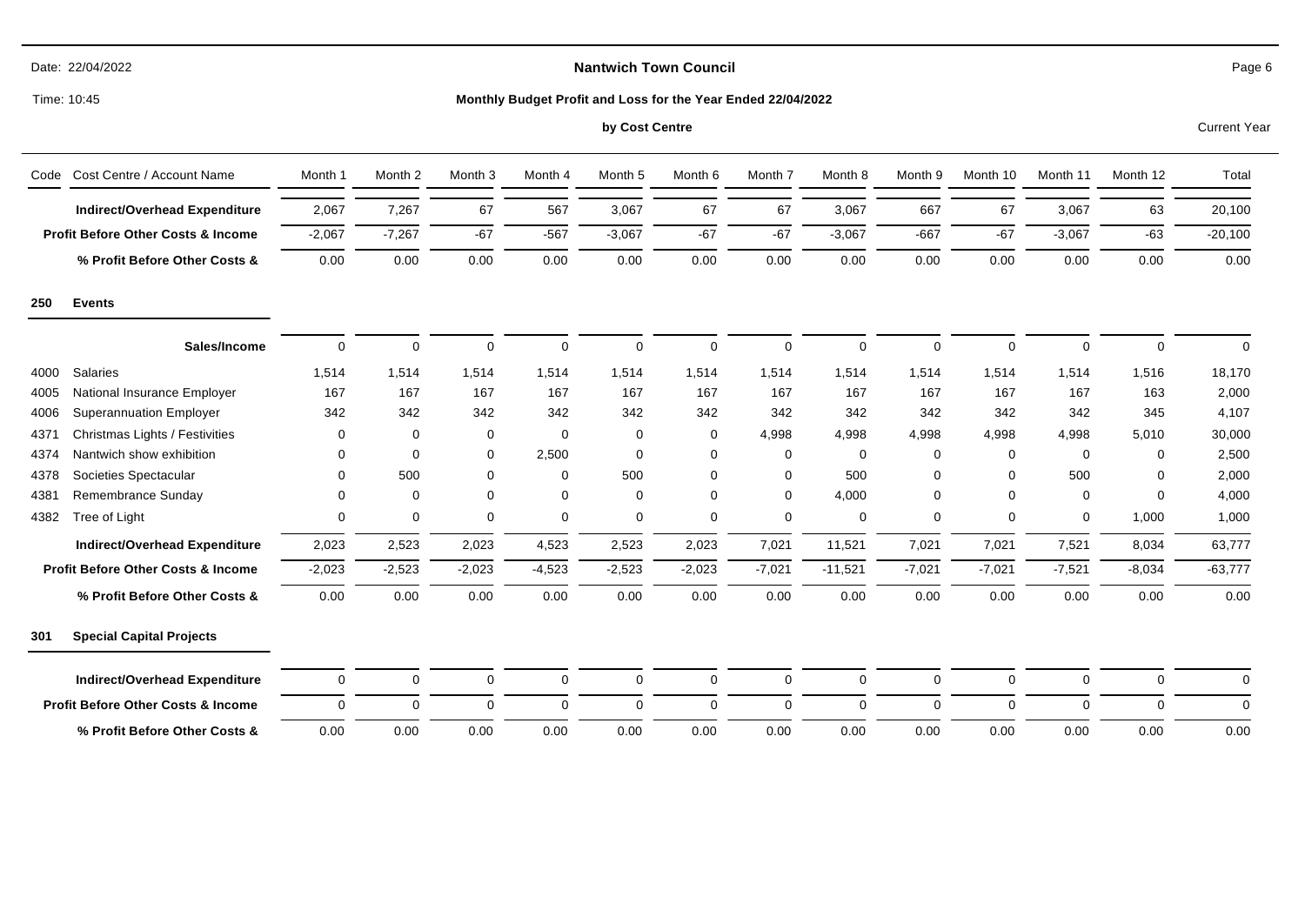## **Nantwich Town Council**

Time: 10:45

#### **Monthly Budget Profit and Loss for the Year Ended 22/04/2022**

#### **by Cost Centre** Current Year

| Code | Cost Centre / Account Name                    | Month 1     | Month 2     | Month 3     | Month 4     | Month 5     | Month 6        | Month 7     | Month 8     | Month 9     | Month 10    | Month 11    | Month 12    | Total    |
|------|-----------------------------------------------|-------------|-------------|-------------|-------------|-------------|----------------|-------------|-------------|-------------|-------------|-------------|-------------|----------|
| 500  | <b>Council Income</b>                         |             |             |             |             |             |                |             |             |             |             |             |             |          |
| 1873 | Public Sector Dep Fund Interes                | 167         | 167         | 167         | 167         | 167         | 167            | 167         | 167         | 167         | 167         | 167         | 163         | 2,000    |
| 1874 | Local Auth Prop Fund Interest                 | 0           | 1,125       | 0           | 0           | 1,125       | 0              | 0           | 1,125       | $\Omega$    | $\mathbf 0$ | 1,125       | 0           | 4,500    |
| 1875 | Time Deposit Interest                         | 2,500       | 0           | 0           | 0           | $\mathbf 0$ | $\Omega$       | $\mathbf 0$ | 0           | $\Omega$    | $\Omega$    | $\Omega$    | 0           | 2,500    |
| 1900 | Precept                                       | 466,186     | 0           | $\mathbf 0$ | 0           | 0           | 466,187        | 0           | $\Omega$    | $\mathbf 0$ | $\Omega$    | $\Omega$    | $\mathbf 0$ | 932,373  |
|      | Sales/Income                                  | 468,853     | 1,292       | 167         | 167         | 1,292       | 466,354        | 167         | 1,292       | 167         | 167         | 1,292       | 163         | 941,373  |
|      | Indirect/Overhead Expenditure                 | $\mathbf 0$ | $\mathbf 0$ | $\mathbf 0$ | $\mathbf 0$ | $\mathbf 0$ | $\overline{0}$ | $\mathbf 0$ | $\mathbf 0$ | $\Omega$    | $\mathbf 0$ | $\mathbf 0$ | $\Omega$    | $\Omega$ |
|      | <b>Profit Before Other Costs &amp; Income</b> | 468,853     | 1,292       | 167         | 167         | 1,292       | 466,354        | 167         | 1,292       | 167         | 167         | 1,292       | 163         | 941,373  |
|      | % Profit Before Other Costs &                 | 100.00      | 100.00      | 100.00      | 100.00      | 100.00      | 100.00         | 100.00      | 100.00      | 100.00      | 100.00      | 100.00      | 100.00      | 100.00   |
| 601  | <b>Civic Hall</b>                             |             |             |             |             |             |                |             |             |             |             |             |             |          |
| 1601 | Civic Hall Main hall hire                     | 3,333       | 3,333       | 3,333       | 3,333       | 3,333       | 3,333          | 3,333       | 3,333       | 3,333       | 3,333       | 3,333       | 3,337       | 40,000   |
| 1602 | Civic Hall Peggy Killick Hire                 | 83          | 83          | 83          | 83          | 83          | 83             | 83          | 83          | 83          | 83          | 83          | 87          | 1,000    |
| 1603 | Catering                                      | 250         | 250         | 250         | 250         | 250         | 250            | 250         | 250         | 250         | 250         | 250         | 250         | 3,000    |
| 1604 | Comedy Club ticket sales                      | 333         | 333         | 333         | 333         | 333         | 333            | 333         | 333         | 333         | 333         | 333         | 337         | 4,000    |
| 1607 | Licensed drinks                               | 4,167       | 4,167       | 4,167       | 4,167       | 4,167       | 4,167          | 4,167       | 4,167       | 4,167       | 4,167       | 4,167       | 4,163       | 50,000   |
| 1608 | Door Security                                 | 208         | 208         | 208         | 208         | 208         | 208            | 208         | 208         | 208         | 208         | 208         | 212         | 2,500    |
| 1647 | Santa's Show                                  | 0           | 0           | 0           | 0           | $\mathbf 0$ | 0              | $\Omega$    | $\Omega$    | 1,000       | $\Omega$    | $\Omega$    | $\mathbf 0$ | 1,000    |
|      | Sales/Income                                  | 8,374       | 8,374       | 8,374       | 8,374       | 8,374       | 8,374          | 8,374       | 8,374       | 9,374       | 8,374       | 8,374       | 8,386       | 101,500  |
| 4000 | <b>Salaries</b>                               | 10,807      | 10,807      | 10,807      | 20,807      | 10,807      | 10,807         | 10,807      | 10,807      | 10,807      | 10,807      | 10,807      | 10,803      | 139,680  |
| 4005 | National Insurance Employer                   | 1,250       | 1,250       | 1,250       | 1,250       | 1,250       | 1,250          | 1,250       | 1,250       | 1,250       | 1,250       | 1,250       | 1,250       | 15,000   |
| 4006 | <b>Superannuation Employer</b>                | 2,442       | 2,442       | 2,442       | 2,442       | 2,442       | 2,442          | 2,442       | 2,442       | 2,442       | 2,442       | 2,442       | 2,445       | 29,307   |
| 4056 | Performance Music Licence                     | 0           | 3,000       | 0           | 0           | 0           | 0              | 0           | 0           | $\Omega$    | $\Omega$    | $\Omega$    | 0           | 3,000    |
| 4060 | <b>Premises Licence</b>                       | 0           | 0           | 0           | 0           | $\mathbf 0$ | $\mathbf 0$    | 250         | 0           | $\Omega$    | $\Omega$    | 0           | 150         | 400      |
| 4061 | TV License                                    | 0           | 0           | 0           | 0           | 0           | $\mathbf 0$    | $\Omega$    | $\Omega$    | $\Omega$    | $\Omega$    | $\Omega$    | 200         | 200      |
| 4105 | <b>SCOOT</b>                                  | 0           | $\Omega$    | $\Omega$    | $\mathbf 0$ | $\Omega$    | 110            | $\Omega$    | $\mathbf 0$ | $\Omega$    | $\Omega$    | $\Omega$    | 0           | 110      |
| 4200 | Rates                                         | 15,000      | $\mathbf 0$ | $\mathbf 0$ | 0           | $\mathbf 0$ | $\mathbf 0$    | $\mathbf 0$ | 0           | $\mathbf 0$ | $\mathbf 0$ | $\mathbf 0$ | $\mathbf 0$ | 15,000   |
| 4201 | Electricity                                   | 1,250       | 1,250       | 1,250       | 1,250       | 1,250       | 1,250          | 1,250       | 1,250       | 1,250       | 1,250       | 1,250       | 1,250       | 15,000   |
| 4202 | Water & Sewerage Charges                      | 333         | 333         | 333         | 333         | 333         | 333            | 333         | 333         | 333         | 333         | 333         | 337         | 4,000    |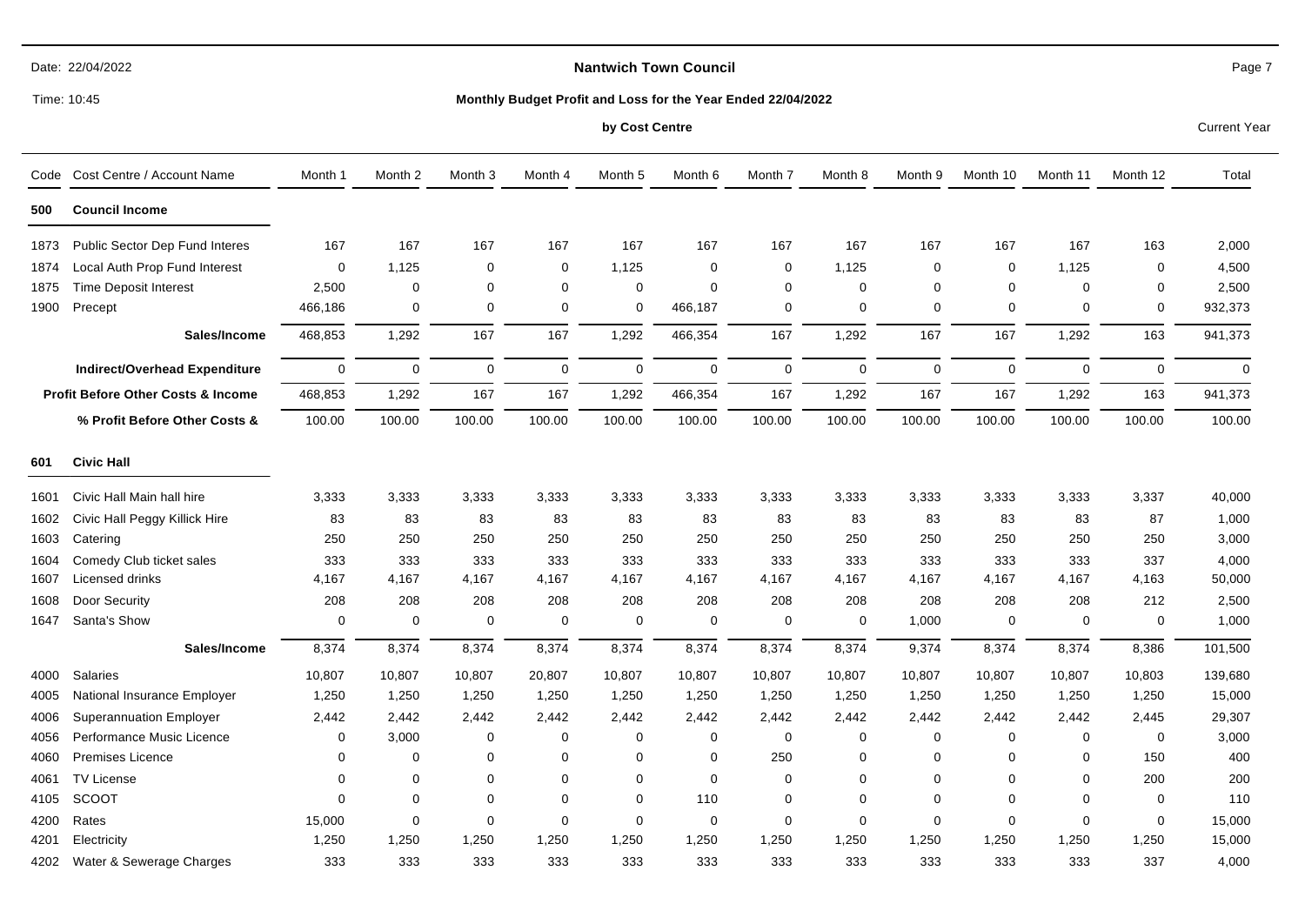#### **Nantwich Town Council**

Time: 10:45

#### **Monthly Budget Profit and Loss for the Year Ended 22/04/2022**

#### **by Cost Centre** Current Year **Current Year**

Code Cost Centre / Account Name Month 1 Month 2 Month 3 Month 4 Month 5 Month 6 Month 7 Month 8 Month 10 Month 11 Month 12 Total 4203 Refuse Collection 417 417 417 417 417 417 417 417 417 417 417 413 5,000 4205 Gas 167 167 167 167 167 167 167 167 163 2,000 4206 Chubb security main cont 417 417 417 417 417 417 417 417 417 417 417 413 5,000 4207 Pest Control 0 500 0 0 0 0 0 0 0 0 0 0 500 4208 Cleaning Materials 417 417 417 417 417 417 417 417 417 417 417 413 5,000 4209 Window Cleaning 42 42 42 42 42 42 42 42 42 38 500 4212 Repairs & Maintenance 667 667 667 667 667 667 667 667 667 667 667 663 8,000 4214 Fixtures & Fittings - Maint Pl 0 0 15,000 10,000 10,000 0 0 0 0 0 0 0 35,000 4220 General Equipment 0 500 0 0 500 0 0 500 0 0 500 0 2,000 4226 Clothing 0 500 0 500 0 0 500 0 500 0 2,000 4228 Tea dance in Civic Hall 117 117 117 117 117 117 117 117 117 117 117 113 1,400 6101 Purchase of drink 1,667 1,667 1,667 1,667 1,667 1,667 1,667 1,667 1,667 1,667 1,667 1,663 20,000 6103 Catering 417 417 417 417 417 417 417 417 417 417 417 413 5,000 6104 Equipment service /maintenance 1,125 1,125 1,125 1,125 1,125 1,125 1,125 1,125 1,125 1,125 1,125 1,125 13,500 6105 Gas cylinders 100 100 100 100 100 100 100 100 100 1,200 6108 Door Security Costs 417 417 417 417 417 417 417 417 417 417 417 413 5,000 6113 Equip purchase Light/sound 0 625 0 0 625 0 0 625 0 0 625 0 2,500 6117 Annual Mech Rigging Inspection 0 0 0 0 0 350 0 0 0 0 0 0 350 6303 Civic Hall Shows 3,333 3,333 3,333 3,333 3,333 3,333 3,333 3,333 3,333 3,333 3,333 3,337 40,000 **Indirect/Overhead Expenditure Profit Before Other Costs & Income % Profit Before Other Costs &**  40,385 -32,011 -382.27 30,510 -22,136 -264.34 40,385 -32,011 -382.27 45,385 -37,011 -441.98 37,010 -28,636 -341.96 25,845 -17,471 -208.63 25,635 -17,261 -206.13 27,010 -18,636  $-222.55$ 25,385 -16,011 -170.80 25,385 -17,011 -203.14 27,010 -18,636 -222.55 25,702 -17,316 -206.49 375,647 -274,147 -270.10 **602 Market** 1611 Market Indoor Stall Hire 9,167 9,167 9,167 9,167 9,167 9,167 9,167 9,167 9,167 9,167 9,167 9,163 110,000 1612 Market Outdoor Stall hire 2,333 2,333 2,333 2,333 2,333 2,333 2,333 2,333 2,333 2,333 2,333 2,337 28,000 1613 Farmers Market 833 833 833 833 833 833 833 833 833 833 833 837 10,000 1670 Electricity re-charge 417 417 417 417 417 417 417 417 417 417 417 413 5,000 1803 Spring market 0 600 0 0 0 0 0 0 0 0 0 0 600 1804 Summer market 0 0 0 800 0 0 0 0 0 0 0 0 800

1805 Autumn Market 0 0 0 0 0 0 600 0 0 0 0 0 600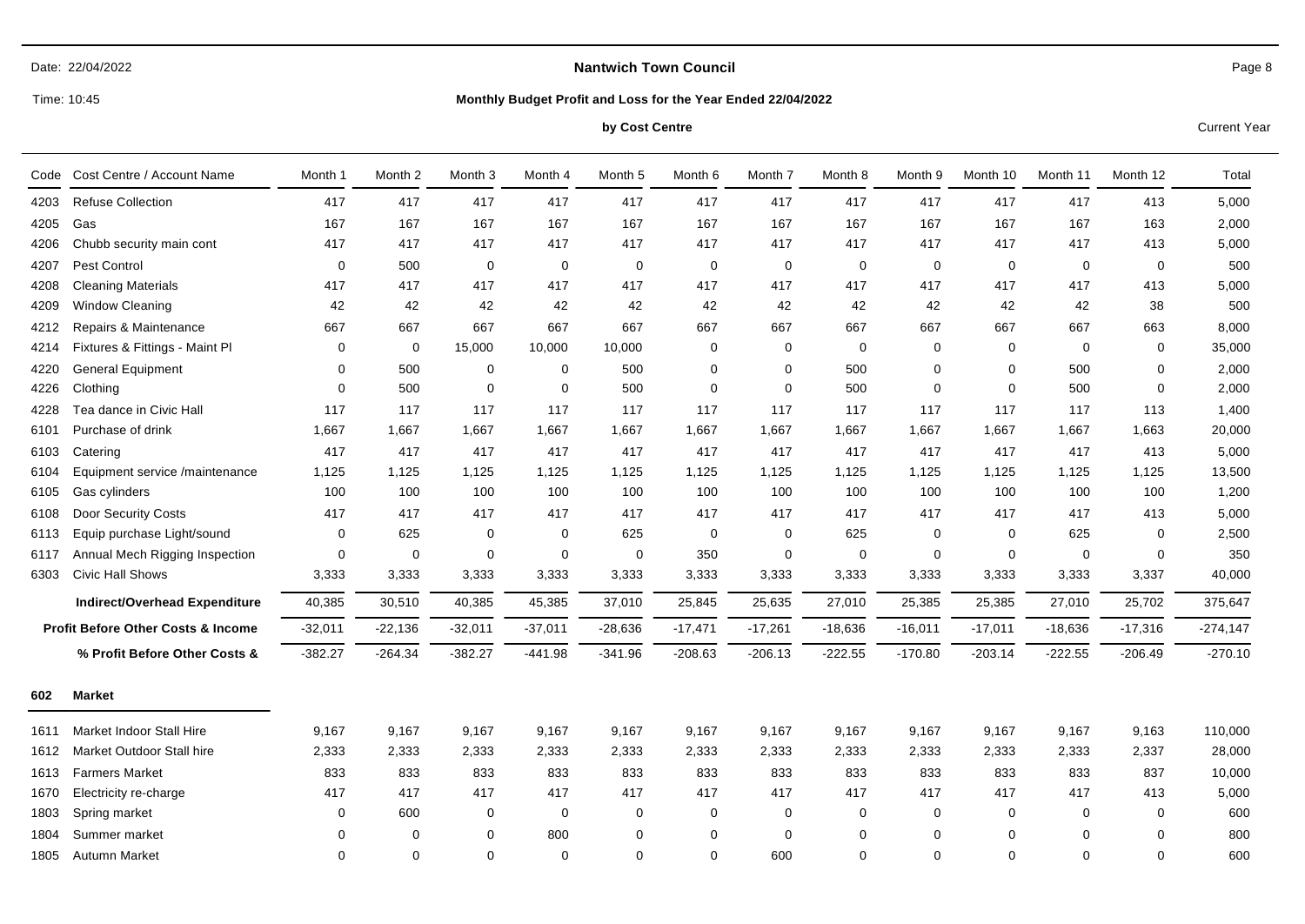## **Nantwich Town Council**

Time: 10:45

#### **Monthly Budget Profit and Loss for the Year Ended 22/04/2022**

#### **by Cost Centre** Current Year

|      | Code Cost Centre / Account Name               | Month 1     | Month 2  | Month <sub>3</sub> | Month 4     | Month 5     | Month 6        | Month 7     | Month 8     | Month 9  | Month 10    | Month 11    | Month 12    | Total   |
|------|-----------------------------------------------|-------------|----------|--------------------|-------------|-------------|----------------|-------------|-------------|----------|-------------|-------------|-------------|---------|
| 1806 | <b>Flower Market</b>                          | $\Omega$    | $\Omega$ | $\Omega$           | $\mathbf 0$ | 900         | $\mathbf{0}$   | $\mathbf 0$ | $\Omega$    | $\Omega$ | $\Omega$    | $\mathbf 0$ | $\Omega$    | 900     |
| 1827 | <b>Food Festival Artizan Market</b>           | $\Omega$    | $\Omega$ | $\Omega$           | $\mathbf 0$ | $\mathbf 0$ | 1,200          | $\mathbf 0$ | $\Omega$    | $\Omega$ | $\Omega$    | 0           | 0           | 1,200   |
| 1867 | Xmas market                                   | 0           | $\Omega$ | $\mathbf 0$        | $\mathbf 0$ | $\mathbf 0$ | $\mathbf 0$    | 0           | 0           | 1,600    | $\Omega$    | $\mathbf 0$ | 0           | 1,600   |
|      | Sales/Income                                  | 12,750      | 13,350   | 12,750             | 13,550      | 13,650      | 13,950         | 13,350      | 12,750      | 14,350   | 12,750      | 12,750      | 12,750      | 158,700 |
| 4000 | <b>Salaries</b>                               | 6,056       | 6,056    | 6,056              | 6,056       | 6,056       | 6,056          | 6,056       | 6,056       | 6,056    | 6,056       | 6,056       | 6,054       | 72,670  |
| 4005 | National Insurance Employer                   | 750         | 750      | 750                | 750         | 750         | 750            | 750         | 750         | 750      | 750         | 750         | 750         | 9,000   |
| 4006 | <b>Superannuation Employer</b>                | 1,369       | 1,369    | 1,369              | 1,369       | 1,369       | 1,369          | 1,369       | 1,369       | 1,369    | 1,369       | 1,369       | 1,366       | 16,425  |
| 4056 | Performance Music Licence                     | 0           | 0        | 1,000              | 0           | 0           | $\overline{0}$ | 0           | 0           | 0        | $\mathbf 0$ | 0           | $\mathbf 0$ | 1,000   |
| 4057 | <b>Cash Collection</b>                        | 58          | 58       | 58                 | 58          | 58          | 58             | 58          | 58          | 58       | 58          | 58          | 62          | 700     |
| 4108 | <b>NABMA Subscription</b>                     | 380         | 0        | $\Omega$           | $\mathbf 0$ | 0           | $\Omega$       | 0           | $\mathbf 0$ | $\Omega$ | $\Omega$    | $\mathbf 0$ | $\Omega$    | 380     |
| 4200 | Rates                                         | 17,000      | $\Omega$ | $\Omega$           | $\mathbf 0$ | $\Omega$    | $\Omega$       | $\mathbf 0$ | $\Omega$    | $\Omega$ | $\Omega$    | $\mathbf 0$ | $\Omega$    | 17,000  |
| 4201 | Electricity                                   | 833         | 833      | 833                | 833         | 833         | 833            | 833         | 833         | 833      | 833         | 833         | 837         | 10,000  |
| 4202 | Water & Sewerage Charges                      | 233         | 233      | 233                | 233         | 233         | 233            | 233         | 233         | 233      | 233         | 233         | 237         | 2,800   |
| 4203 | <b>Refuse Collection</b>                      | 583         | 583      | 583                | 583         | 583         | 583            | 583         | 583         | 583      | 583         | 583         | 587         | 7,000   |
| 4205 | Gas                                           | 208         | 208      | 208                | 208         | 208         | 208            | 208         | 208         | 208      | 208         | 208         | 212         | 2,500   |
| 4206 | Chubb security main cont                      | 333         | 333      | 333                | 333         | 333         | 333            | 333         | 333         | 333      | 333         | 333         | 337         | 4,000   |
| 4207 | <b>Pest Control</b>                           | $\Omega$    | 500      | $\Omega$           | $\mathbf 0$ | $\mathbf 0$ | $\Omega$       | $\mathbf 0$ | 0           | $\Omega$ | $\Omega$    | $\mathbf 0$ | $\Omega$    | 500     |
| 4209 | <b>Window Cleaning</b>                        | 50          | 50       | 50                 | 50          | 50          | 50             | 50          | 50          | 50       | 50          | 50          | 50          | 600     |
| 4212 | Repairs & Maintenance                         | 458         | 458      | 458                | 458         | 458         | 458            | 458         | 458         | 458      | 458         | 458         | 462         | 5,500   |
| 4220 | <b>General Equipment</b>                      | 1,500       | 0        | $\Omega$           | 0           | $\mathbf 0$ | $\Omega$       | 0           | 0           | $\Omega$ | $\mathbf 0$ | $\mathbf 0$ | $\Omega$    | 1,500   |
| 4226 | Clothing                                      | 0           | 250      | $\Omega$           | 0           | 250         | $\mathbf 0$    | 0           | 250         | $\Omega$ | $\Omega$    | 250         | $\Omega$    | 1,000   |
| 4410 | Fuel                                          | 0           | 75       | $\Omega$           | $\Omega$    | 75          | $\Omega$       | $\mathbf 0$ | 75          | $\Omega$ | $\Omega$    | 75          | $\Omega$    | 300     |
| 6104 | Equipment service /maintenance                | 500         | 500      | 500                | 500         | 500         | 500            | 500         | 500         | 500      | 500         | 500         | 500         | 6,000   |
| 6150 | Motor vehicle insurance                       | $\mathbf 0$ | 0        | $\Omega$           | $\mathbf 0$ | $\mathbf 0$ | $\mathbf 0$    | 350         | $\mathbf 0$ | 0        | $\mathbf 0$ | $\mathbf 0$ | 0           | 350     |
|      | Indirect/Overhead Expenditure                 | 30,311      | 12,256   | 12,431             | 11,431      | 11,756      | 11,431         | 11,781      | 11,756      | 11,431   | 11,431      | 11,756      | 11,454      | 159,225 |
|      | <b>Profit Before Other Costs &amp; Income</b> | $-17,561$   | 1,094    | 319                | 2,119       | 1,894       | 2,519          | 1,569       | 994         | 2,919    | 1,319       | 994         | 1,296       | $-525$  |
|      | % Profit Before Other Costs &                 | $-137.73$   | 8.19     | 2.50               | 15.64       | 13.88       | 18.06          | 11.75       | 7.80        | 20.34    | 10.35       | 7.80        | 10.16       | $-0.33$ |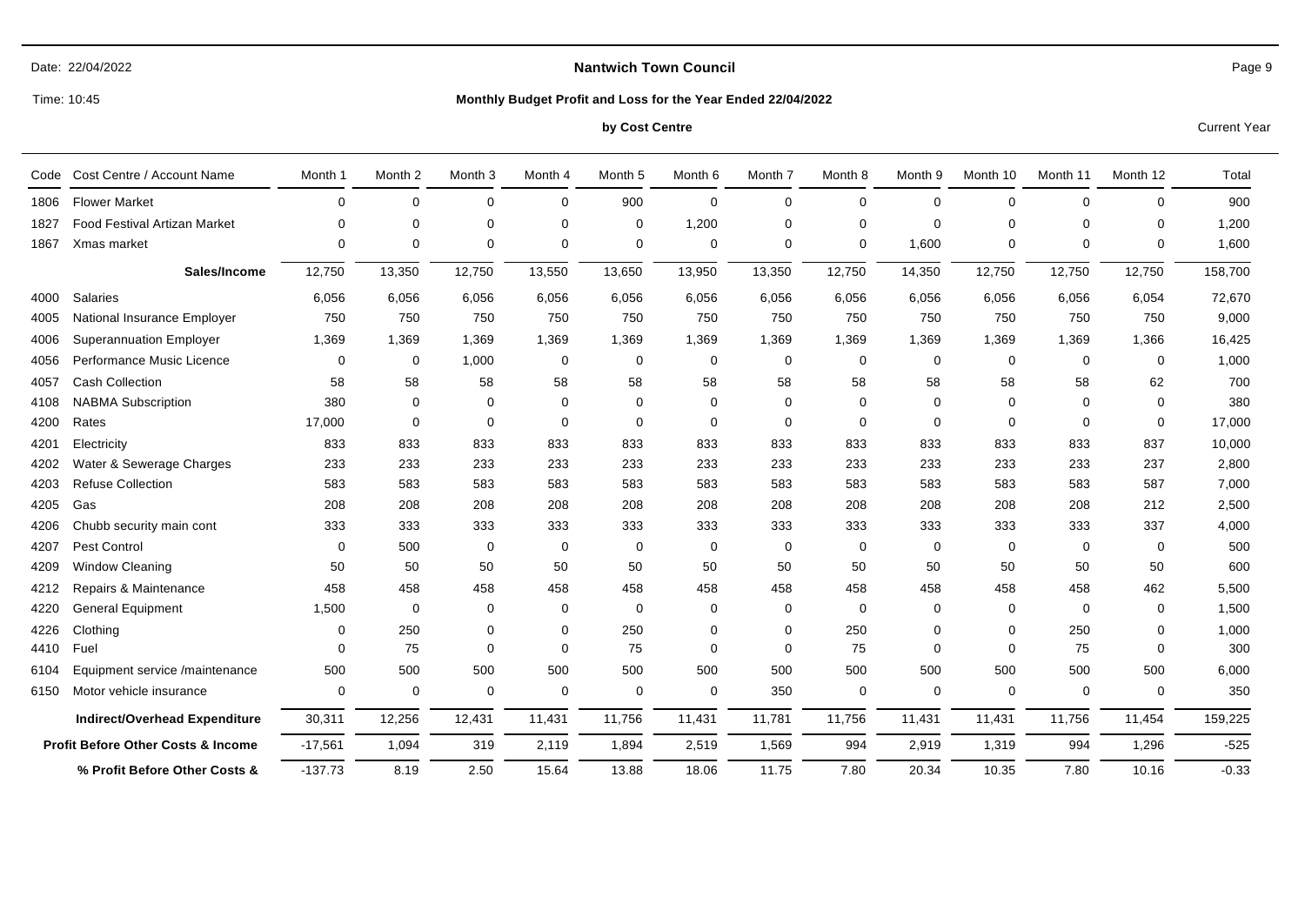|      | Time: 10:45<br>Monthly Budget Profit and Loss for the Year Ended 22/04/2022 |             |             |             |             |                |             |             |             |              |             |             |             |                     |
|------|-----------------------------------------------------------------------------|-------------|-------------|-------------|-------------|----------------|-------------|-------------|-------------|--------------|-------------|-------------|-------------|---------------------|
|      |                                                                             |             |             |             |             | by Cost Centre |             |             |             |              |             |             |             | <b>Current Year</b> |
| Code | Cost Centre / Account Name                                                  | Month 1     | Month 2     | Month 3     | Month 4     | Month 5        | Month 6     | Month 7     | Month 8     | Month 9      | Month 10    | Month 11    | Month 12    | Total               |
| 603  | <b>Public Toilets</b>                                                       |             |             |             |             |                |             |             |             |              |             |             |             |                     |
|      | Sales/Income                                                                | $\mathbf 0$ | $\mathbf 0$ | $\mathbf 0$ | $\mathbf 0$ | $\mathbf 0$    | $\mathbf 0$ | $\mathbf 0$ | $\pmb{0}$   | $\mathbf 0$  | $\mathbf 0$ | $\mathbf 0$ | $\mathbf 0$ | $\mathbf 0$         |
| 4000 | <b>Salaries</b>                                                             | 1,608       | 1,608       | 1,608       | 1,608       | 1,608          | 1,608       | 1,608       | 1,608       | 1,608        | 1,608       | 1,608       | 1,604       | 19,292              |
| 4005 | National Insurance Employer                                                 | 308         | 308         | 308         | 308         | 308            | 308         | 308         | 308         | 308          | 308         | 308         | 312         | 3,700               |
| 4006 | <b>Superannuation Employer</b>                                              | 363         | 363         | 363         | 363         | 363            | 363         | 363         | 363         | 363          | 363         | 363         | 367         | 4,360               |
| 4200 | Rates                                                                       | 2,200       | $\mathbf 0$ | $\mathbf 0$ | 0           | $\mathbf 0$    | 0           | $\mathbf 0$ | $\mathbf 0$ | $\mathbf 0$  | $\mathbf 0$ | $\Omega$    | 0           | 2,200               |
| 4202 | Water & Sewerage Charges                                                    | 67          | 67          | 67          | 67          | 67             | 67          | 67          | 67          | 67           | 67          | 67          | 63          | 800                 |
| 4212 | Repairs & Maintenance                                                       | $\mathbf 0$ | 625         | $\mathbf 0$ | $\mathbf 0$ | 625            | $\mathbf 0$ | $\mathbf 0$ | 625         | 0            | $\mathbf 0$ | 625         | $\mathbf 0$ | 2,500               |
| 4219 | <b>Domestic Cleaning Contract</b>                                           | $\mathbf 0$ | $\Omega$    | $\Omega$    | $\mathbf 0$ | $\Omega$       | $\mathbf 0$ | $\Omega$    | $\mathbf 0$ | $\mathbf 0$  | $\mathbf 0$ | $\mathbf 0$ | 14,400      | 14,400              |
| 6104 | Equipment service /maintenance                                              | 50          | 50          | 50          | 50          | 50             | 50          | 50          | 50          | 50           | 50          | 50          | 50          | 600                 |
|      | Indirect/Overhead Expenditure                                               | 4,596       | 3,021       | 2,396       | 2,396       | 3,021          | 2,396       | 2,396       | 3,021       | 2,396        | 2,396       | 3,021       | 16,796      | 47,852              |
|      | <b>Profit Before Other Costs &amp; Income</b>                               | $-4,596$    | $-3,021$    | $-2,396$    | $-2,396$    | $-3,021$       | $-2,396$    | $-2,396$    | $-3,021$    | $-2,396$     | $-2,396$    | $-3,021$    | $-16,796$   | $-47,852$           |
|      | % Profit Before Other Costs &                                               | 0.00        | 0.00        | 0.00        | 0.00        | 0.00           | 0.00        | 0.00        | 0.00        | 0.00         | 0.00        | 0.00        | 0.00        | 0.00                |
| 604  | <b>New Allotments</b>                                                       |             |             |             |             |                |             |             |             |              |             |             |             |                     |
| 1700 | <b>Allotment Rent</b>                                                       | 2,229       | 2,487       | 4,034       | $\mathbf 0$ | $\mathbf 0$    | $\mathbf 0$ | $\mathbf 0$ | 0           | $\mathbf 0$  | $\mathbf 0$ | $\mathbf 0$ | $\mathbf 0$ | 8,750               |
|      | Sales/Income                                                                | 2,229       | 2,487       | 4,034       | $\mathbf 0$ | $\mathbf 0$    | $\mathbf 0$ | $\mathbf 0$ | $\mathbf 0$ | $\mathbf 0$  | $\mathbf 0$ | $\mathbf 0$ | $\mathbf 0$ | 8,750               |
| 4000 | <b>Salaries</b>                                                             | 636         | 636         | 636         | 636         | 636            | 636         | 636         | 636         | 636          | 636         | 636         | 634         | 7,630               |
| 4005 | National Insurance Employer                                                 | 83          | 83          | 83          | 83          | 83             | 83          | 83          | 83          | 83           | 83          | 83          | 87          | 1,000               |
| 4006 | Superannuation Employer                                                     | 144         | 144         | 144         | 144         | 144            | 144         | 144         | 144         | 144          | 144         | 144         | 141         | 1,725               |
| 4200 | Rates                                                                       | 1,100       | $\mathbf 0$ | $\mathbf 0$ | $\mathbf 0$ | $\mathbf 0$    | $\mathbf 0$ | $\mathbf 0$ | 0           | $\mathbf 0$  | $\mathbf 0$ | $\mathbf 0$ | $\mathbf 0$ | 1,100               |
| 4201 | Electricity                                                                 | 17          | 17          | 17          | 17          | 17             | 17          | 17          | 17          | 17           | 17          | 17          | 13          | 200                 |
| 4202 | Water & Sewerage Charges                                                    | 83          | 83          | 83          | 83          | 83             | 83          | 83          | 83          | 83           | 83          | 83          | 87          | 1,000               |
| 4207 | Pest Control                                                                | $\mathbf 0$ | 2,500       | $\mathbf 0$ | $\mathbf 0$ | $\mathbf 0$    | $\mathbf 0$ | $\mathbf 0$ | $\mathbf 0$ | 0            | $\mathbf 0$ | $\mathbf 0$ | $\mathbf 0$ | 2,500               |
| 4211 | <b>Ground Maintenance</b>                                                   | $\Omega$    | 200         | 0           | 0           | 200            | $\mathbf 0$ | $\Omega$    | 200         | $\mathbf{0}$ | $\Omega$    | 200         | $\mathbf 0$ | 800                 |
| 4212 | Repairs & Maintenance                                                       | $\Omega$    | 188         | $\mathbf 0$ | 0           | 188            | $\Omega$    | $\Omega$    | 188         | 0            | $\Omega$    | 188         | $-2$        | 750                 |
| 4300 | <b>Allotments Maintenance</b>                                               | $\mathbf 0$ | 1.375       | $\Omega$    | $\Omega$    | 1,375          | $\Omega$    | $\Omega$    | 1,375       | 0            | $\Omega$    | 1.375       | $\Omega$    | 5,500               |

## **Nantwich Town Council**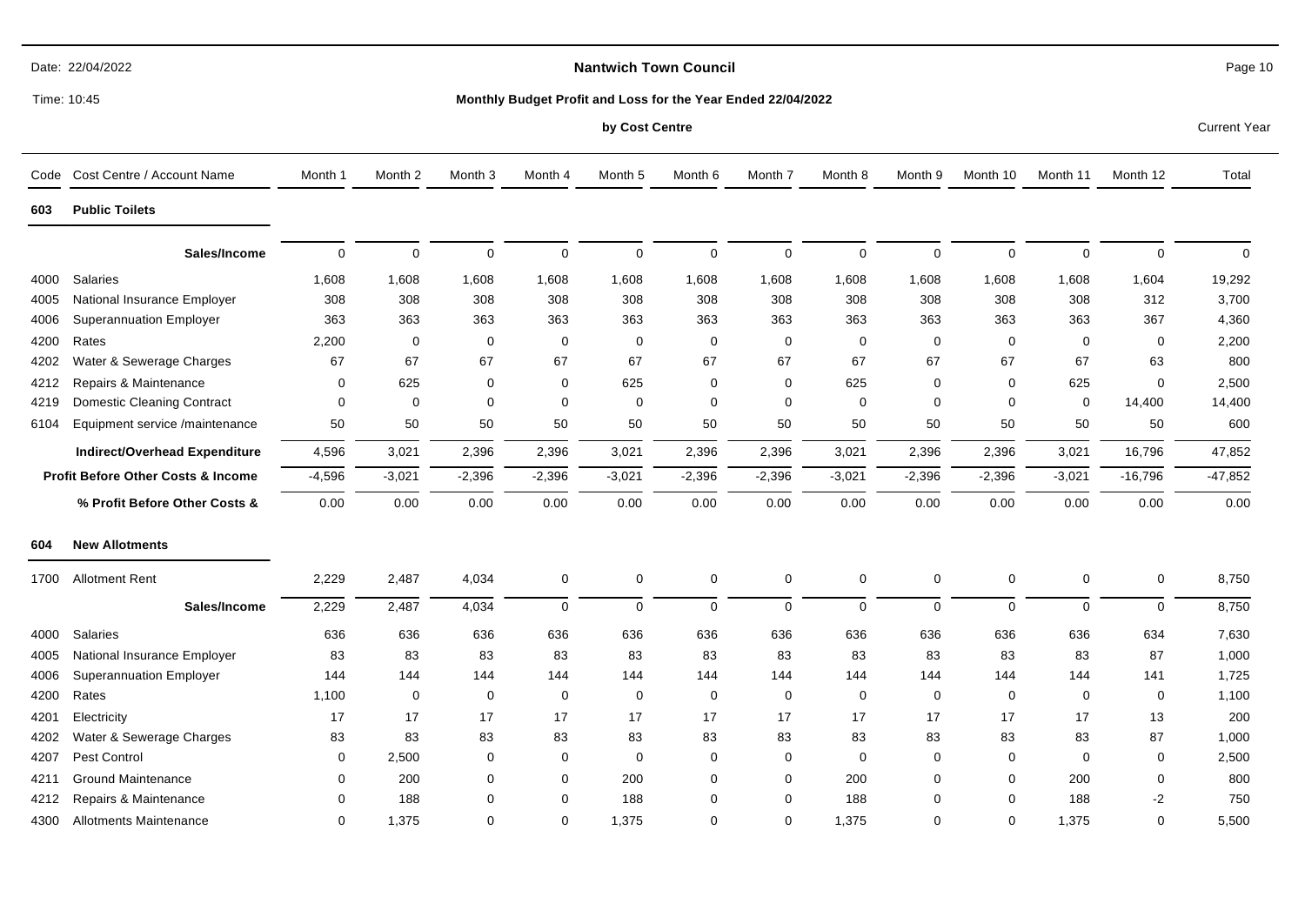|                                               | Time: 10:45                                   |             |                    |                    |             | Monthly Budget Profit and Loss for the Year Ended 22/04/2022 |                    |                    |             |             |              |             |             |                     |
|-----------------------------------------------|-----------------------------------------------|-------------|--------------------|--------------------|-------------|--------------------------------------------------------------|--------------------|--------------------|-------------|-------------|--------------|-------------|-------------|---------------------|
|                                               |                                               |             |                    |                    |             | by Cost Centre                                               |                    |                    |             |             |              |             |             | <b>Current Year</b> |
| Code                                          | Cost Centre / Account Name                    | Month 1     | Month <sub>2</sub> | Month <sub>3</sub> | Month 4     | Month 5                                                      | Month <sub>6</sub> | Month <sub>7</sub> | Month 8     | Month 9     | Month 10     | Month 11    | Month 12    | Total               |
|                                               | <b>Indirect/Overhead Expenditure</b>          | 2,063       | 5,226              | 963                | 963         | 2,726                                                        | 963                | 963                | 2,726       | 963         | 963          | 2,726       | 960         | 22,205              |
|                                               | <b>Profit Before Other Costs &amp; Income</b> | 166         | $-2,739$           | 3,071              | $-963$      | $-2,726$                                                     | $-963$             | $-963$             | $-2,726$    | $-963$      | $-963$       | $-2,726$    | $-960$      | $-13,455$           |
|                                               | % Profit Before Other Costs &                 | 7.45        | $-110.13$          | 76.13              | 0.00        | 0.00                                                         | 0.00               | 0.00               | 0.00        | 0.00        | 0.00         | 0.00        | 0.00        | $-153.77$           |
| 605                                           | Planters, Tubs, etc                           |             |                    |                    |             |                                                              |                    |                    |             |             |              |             |             |                     |
| 6350                                          | <b>Plants And Materials</b>                   | 0           | 0                  | 0                  | 0           | 0                                                            | 0                  | 0                  | 16,000      | 0           | 0            | 0           | 0           | 16,000              |
|                                               | <b>Indirect/Overhead Expenditure</b>          | $\mathbf 0$ | $\mathbf 0$        | $\mathbf 0$        | 0           | $\mathbf 0$                                                  | $\mathbf 0$        | $\mathbf 0$        | 16,000      | $\mathbf 0$ | $\mathbf{0}$ | $\mathbf 0$ | $\mathbf 0$ | 16,000              |
|                                               | <b>Profit Before Other Costs &amp; Income</b> | $\mathbf 0$ | $\mathbf 0$        | $\mathbf 0$        | 0           | $\mathbf 0$                                                  | $\mathbf 0$        | $\mathbf 0$        | $-16,000$   | $\mathbf 0$ | $\mathbf 0$  | $\Omega$    | $\mathbf 0$ | $-16,000$           |
|                                               | % Profit Before Other Costs &                 | 0.00        | 0.00               | 0.00               | 0.00        | 0.00                                                         | 0.00               | 0.00               | 0.00        | 0.00        | 0.00         | 0.00        | 0.00        | 0.00                |
| 606                                           | Tourism                                       |             |                    |                    |             |                                                              |                    |                    |             |             |              |             |             |                     |
| 1225                                          | Commission received                           | 83          | 83                 | 83                 | 83          | 83                                                           | 83                 | 83                 | 83          | 83          | 83           | 83          | 87          | 1,000               |
|                                               | 1652 Admin fee                                | 83          | 83                 | 83                 | 83          | 83                                                           | 83                 | 83                 | 83          | 83          | 83           | 83          | 87          | 1,000               |
|                                               | Sales/Income                                  | 166         | 166                | 166                | 166         | 166                                                          | 166                | 166                | 166         | 166         | 166          | 166         | 174         | 2,000               |
| 4000                                          | <b>Salaries</b>                               | 4,470       | 4,470              | 4,470              | 4,470       | 4,470                                                        | 4,470              | 4,470              | 4,470       | 4,470       | 4,470        | 4,470       | 4,470       | 53,640              |
| 4005                                          | National Insurance Employer                   | 458         | 458                | 458                | 458         | 458                                                          | 458                | 458                | 458         | 458         | 458          | 458         | 462         | 5,500               |
| 4006                                          | <b>Superannuation Employer</b>                | 1,010       | 1,010              | 1,010              | 1,010       | 1,010                                                        | 1,010              | 1,010              | 1,010       | 1,010       | 1,010        | 1,010       | 1,015       | 12,125              |
| 4053                                          | Worldpay                                      | 208         | 208                | 208                | 208         | 208                                                          | 208                | 208                | 208         | 208         | 208          | 208         | 212         | 2,500               |
| 4057                                          | <b>Cash Collection</b>                        | 42          | 42                 | 42                 | 42          | 42                                                           | 42                 | 42                 | 42          | 42          | 42           | 42          | 38          | 500                 |
| 4066                                          | <b>Tourism Merchandise</b>                    | $\Omega$    | $\mathbf 0$        | $\Omega$           | $\mathbf 0$ | $\mathbf 0$                                                  | $\mathbf 0$        | 150                | $\mathbf 0$ | $\mathbf 0$ | $\Omega$     | $\Omega$    | $\mathbf 0$ | 150                 |
| 4067                                          | Coach welcome scheme                          | 17          | 17                 | 17                 | 17          | 17                                                           | 17                 | 17                 | 17          | 17          | 17           | 17          | 13          | 200                 |
| 4220                                          | <b>General Equipment</b>                      | 83          | 83                 | 83                 | 83          | 83                                                           | 83                 | 83                 | 83          | 83          | 83           | 83          | 87          | 1,000               |
| 6116                                          | Oscar POS Rental                              | 217         | 217                | 217                | 217         | 217                                                          | 217                | 217                | 217         | 217         | 217          | 217         | 213         | 2,600               |
|                                               | <b>Indirect/Overhead Expenditure</b>          | 6,505       | 6,505              | 6,505              | 6,505       | 6,505                                                        | 6,505              | 6,655              | 6,505       | 6,505       | 6,505        | 6,505       | 6,510       | 78,215              |
| <b>Profit Before Other Costs &amp; Income</b> |                                               | $-6.339$    | $-6.339$           | $-6.339$           | $-6.339$    | $-6.339$                                                     | $-6,339$           | $-6.489$           | $-6.339$    | $-6,339$    | $-6,339$     | $-6.339$    | $-6.336$    | $-76,215$           |

-3,818.67 -3,818.67 -3,818.67 -3,818.67 -3,818.67 -3,818.67 -3,909.04 -3,818.67 -3,818.67 -3,818.67 -3,818.67 -3,641.38

**% Profit Before Other Costs &** 

22/04/2022 Date:

 $\overline{a}$ 

# **Nantwich Town Council**

**Monthly Budget Profit and Loss for the Year Ended 22/04/2022**

-3,810.75